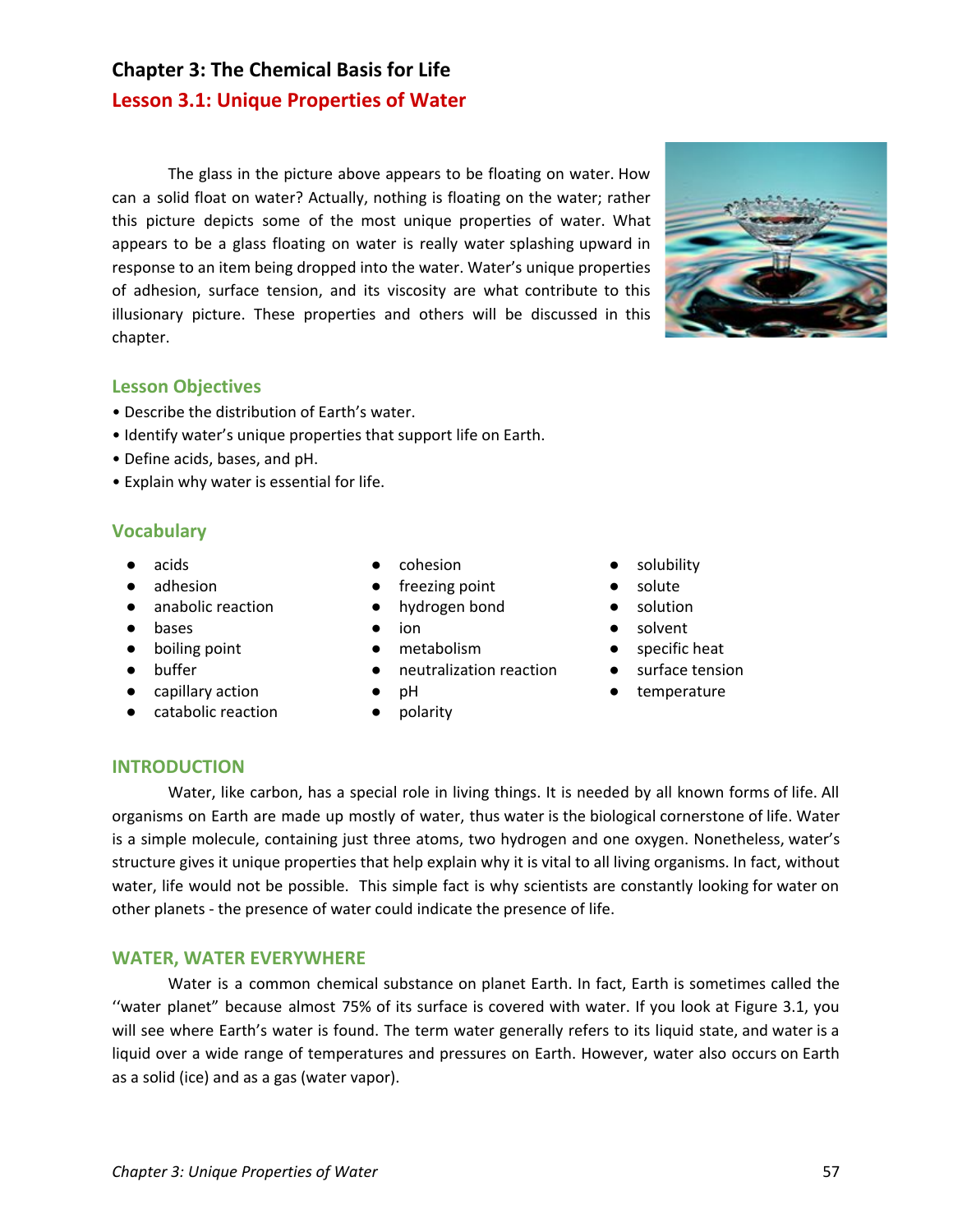#### **Where Is All the Water?**

Of all the water on Earth, about two percent is stored underground in spaces between rocks. A fraction of a percent exists in the air as water vapor, clouds, or precipitation. Another fraction of a percent occurs in the bodies of plants and animals. So where is most of Earth's water? It's on the surface of the planet. In fact, water covers about 72 percent of Earth's surface. Of water on Earth's surface, 97 percent is salt water, found mainly in the ocean. Only 3 percent is freshwater, which mostly found frozen in glaciers and polar ice caps. The remaining fresh water occurs in rivers, lakes, and other fresh water features.

Although clean freshwater is essential to human life, in many parts of the world it is in short supply. The amount of fresh water is not the issue. There is plenty of fresh water to go around, because water constantly recycles on Earth. However, fresh water is not necessarily located



Figure 3.1 Where is all the water? 97% is in the oceans and is saline water, unusable for human consumption.

where it is needed, and clean fresh water is not always available.

#### **How Water Recycles**

Like other matter on Earth, water is continuously recycled. Individual water molecules are always going through the water cycle, in which molecules of water cycle through both the living and nonliving parts of the biosphere. In fact, water molecules on Earth have been moving through the water cycle for billions of years. In this cycle, water evaporates from Earth's surface (or escapes from the surface in other ways), forms clouds, and falls back to the surface as precipitation. This cycle keeps repeating. Several processes change water from one state to another during the water cycle. They include:

- Evaporation—Liquid water on Earth's surface changes into water vapor in the atmosphere.
- Sublimation—Snow or ice on Earth's surface changes directly into water vapor in the atmosphere.
- Transpiration—Plants give off liquid water, most of which evaporates into the atmosphere.
- Condensation—Water vapor in the atmosphere changes to liquid water droplets, forming clouds or fog.
- Precipitation—Water droplets in clouds are pulled to Earth's surface by gravity, forming rain, snow, or other type of falling moisture.

### **WATER THE MOST IMPORTANT MOLECULE FOR LIFE**

Some may argue that DNA or proteins are the most important molecules for life. But many would argue that water is really the most important molecule for life on Earth. What makes water so important? Its unique chemical properties and structure allow water to be a polar molecule; which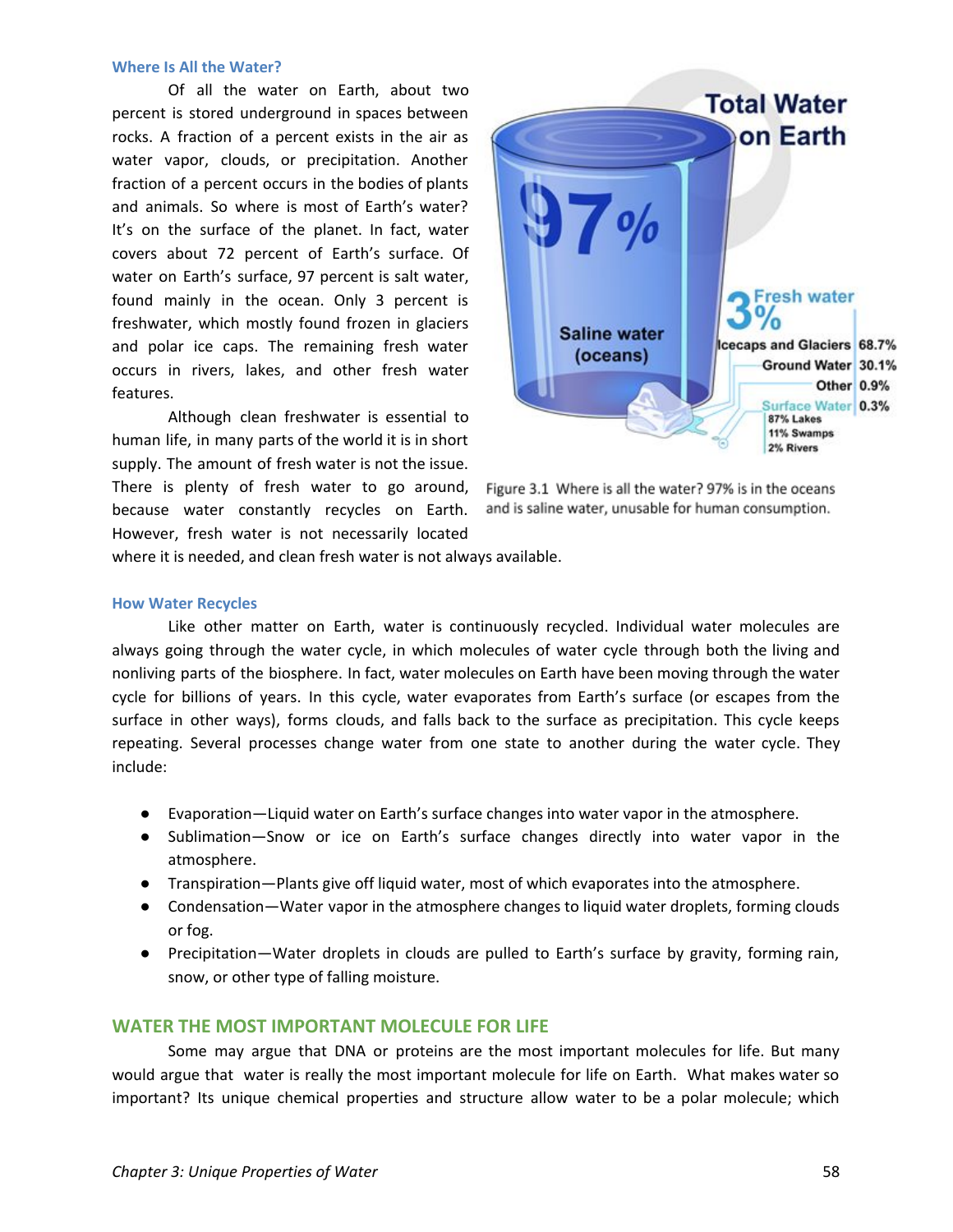allows it to interact with many other molecules necessary for life. Most of the substances in a cell are floating around in a water-based cytoplasmic environment.

#### **STRUCTURE AND PROPERTIES OF WATER**

You are probably already familiar with many of water's properties. For example, you know that water is tasteless, odorless, and transparent. In small quantities, it is also colorless. However, when a large amount of water is observed, as in a lake or the ocean, it is actually light blue in color. The blue hue of water is caused by selective absorption and scattering of white light. Transparency allows sunlight to pass through it. Sunlight is needed by water plants and other water organisms for photosynthesis. These properties of water are caused by its unique chemical structure.



Figure 3.2 Water Molecule. This diagram shows slightly positive (hydrogen) and slightly negative (corygen) parts of a water molecule.



Figure 3.3 This model is an atomic diagram of water, showing the two hydrogen atoms and oxygen atom in the center. The protons (red) are in the center (nucleus) of each atom, and the electrons (light blue) circle each nucleus.

# **Polarity**

To understand some of water's properties, you need to know more about its chemical structure. Each molecule of water consists of one atom of oxygen and two atoms of hydrogen, giving it the chemical formula H<sub>2</sub>O. In each water molecule, the nucleus of the oxygen atom (8 positively charged protons) attracts electrons (e) stronger than do the hydrogen nuclei (only one positively charged proton). Because oxygen is more electronegative —electron-greedy— than hydrogen, the O atom hogs electrons and keeps them away from the H atoms. This gives the oxygen end of the water molecule a partial negative charge, while the hydrogen end has a partial positive charge. A difference in electrical charge between different parts of a molecule is called polarity. A polar molecule is is formed when part of the molecule is positively charged and part of the molecule is negatively

#### charged.

Water is a polar molecule, with an unequal distribution of charge throughout the molecule. The model in Figure 3.3 shows the arrangement of oxygen and hydrogen atoms in a water molecule. A water molecule has a bent or angular (non-linear) shape, with an angle of about 105°.

When it comes to charged particles we say "opposites attract". In the case of water, the positive (hydrogen) end of one water molecule is attracted to the negative (oxygen) end of a nearby water molecule. These attractions are an example of hydrogen bonds, weak interactions that form between a hydrogen with a partial positive charge and a more electronegative atom, such as oxygen. The hydrogen atoms involved in hydrogen bonding must be attached to electronegative atoms, such as O, N, or F. Nonetheless, they are strong enough to hold together nearby molecules.

Hydrogen bonds can also form within a single large organic molecule. For example, hydrogen bonds that form in



Figure 3.4 This diagram shows the positive and negative parts of a water molecule. It also depicts *Chapter* 3: Unique Properties of Water 50 and 50 and 50 and 50 and 50 and 50 and 50 and 59 and 59 and 59 and 59 and 59 and 59 and 59 and 59 and 59 and 59 and 59 and 59 and 59 and 59 and 50 and 50 and 50 and 50 and 50 and example) can interact with a water molecule.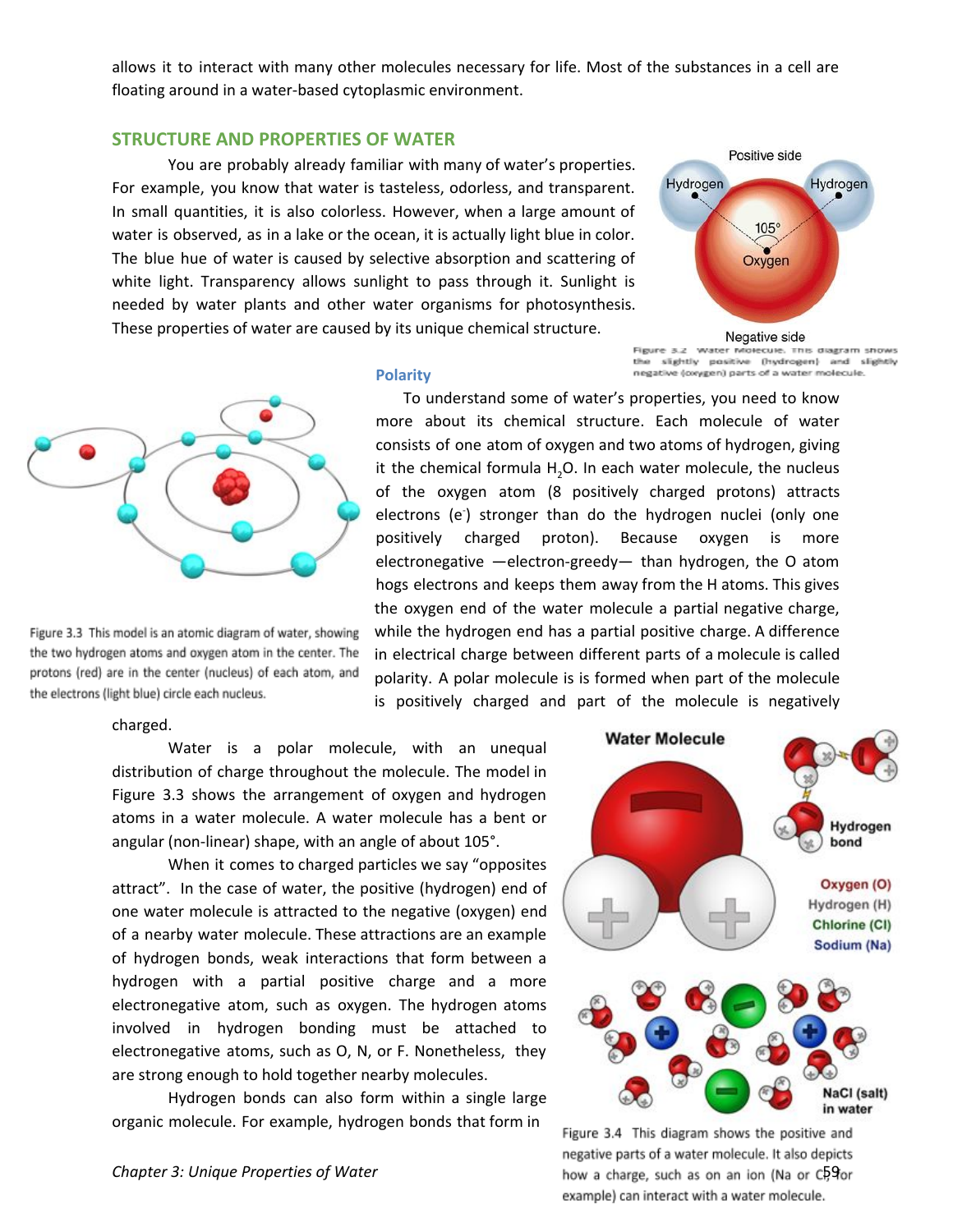a protein molecule bend the molecule into a distinctive shape, which is important for the protein's functions. Hydrogen bonds also hold together the two nucleotide chains of a DNA molecule. **Solvency**

Water is one of the most common ingredients in solutions. A solution is a homogeneous mixture composed of two or more substances. In a solution, one substance is dissolved in another substance, forming a mixture that has the same proportion of substances throughout. The dissolved substance in a solution is called the solute. The substance in which it is dissolved is called the solvent. An example of a solution in which water is the solvent is salt water (refer back to Figure 3.4). In this solution, a solid—sodium chloride (NaCl)—is the solute.

The ability of a solute to dissolve in a particular solvent is called solubility. Many chemical substances are soluble in water. In fact, so many substances are soluble in water that water is called the universal solvent. Water is a strongly polar solvent, and polar solvents are better at dissolving polar solutes. Many organic compounds and other important biochemicals are polar, so they dissolve well in water. On the other hand, strongly polar solvents like water cannot dissolve strongly nonpolar solutes like oil. Did you ever try to mix oil and water? Even after being well shaken, the two substances quickly separate into distinct layers.

Water is the solvent in solutions called acids and bases, which will be discussed later in this chapter. To understand acids and bases, it is important to know more about pure water, in which nothing is dissolved. In pure water (such as distilled water), a tiny fraction of water molecules naturally breaks down, or dissociates, to form ions. An ion is an electrically charged atom or molecule.

*The dissociation of pure water into ions is represented by the chemical equation:* 2  $H_2O \rightarrow H_3O^*$  + OH

The products of this reaction are a hydronium ion  $(H_3O+)$  and a hydroxide ion (OH-). The hydroxide ion is negatively charged. It forms when a water molecule donates, or gives up, a positively charged hydrogen ion. The hydronium ion, modeled in Figure 3.5, is positively charged. It forms when a water molecule accepts a positively charged hydrogen ion (H+).



Figure 3.5 A hydronium ion has the chemical formula H3O+. The plus sign (+) indicates that the ion is positively charged. How does this molecule differ from a water molecule?

#### **Cohesion**

Hydrogen bonds between water molecules explain some of water's other properties. For example, hydrogen bonds explain why water molecules tend to stick together. Did you ever watch water drip from a leaky faucet or from a melting icicle? If you did, then you know that water always falls in

drops rather than as separate molecules. Cohesion refers to the attraction of molecules for other molecules of the same kind, and water molecules have strong cohesive forces thanks to their ability to form hydrogen bonds with one another.

Figure 3.6 Droplets of Dew. Drops of dew cling to a blade of grass in this picture. Can you think of other



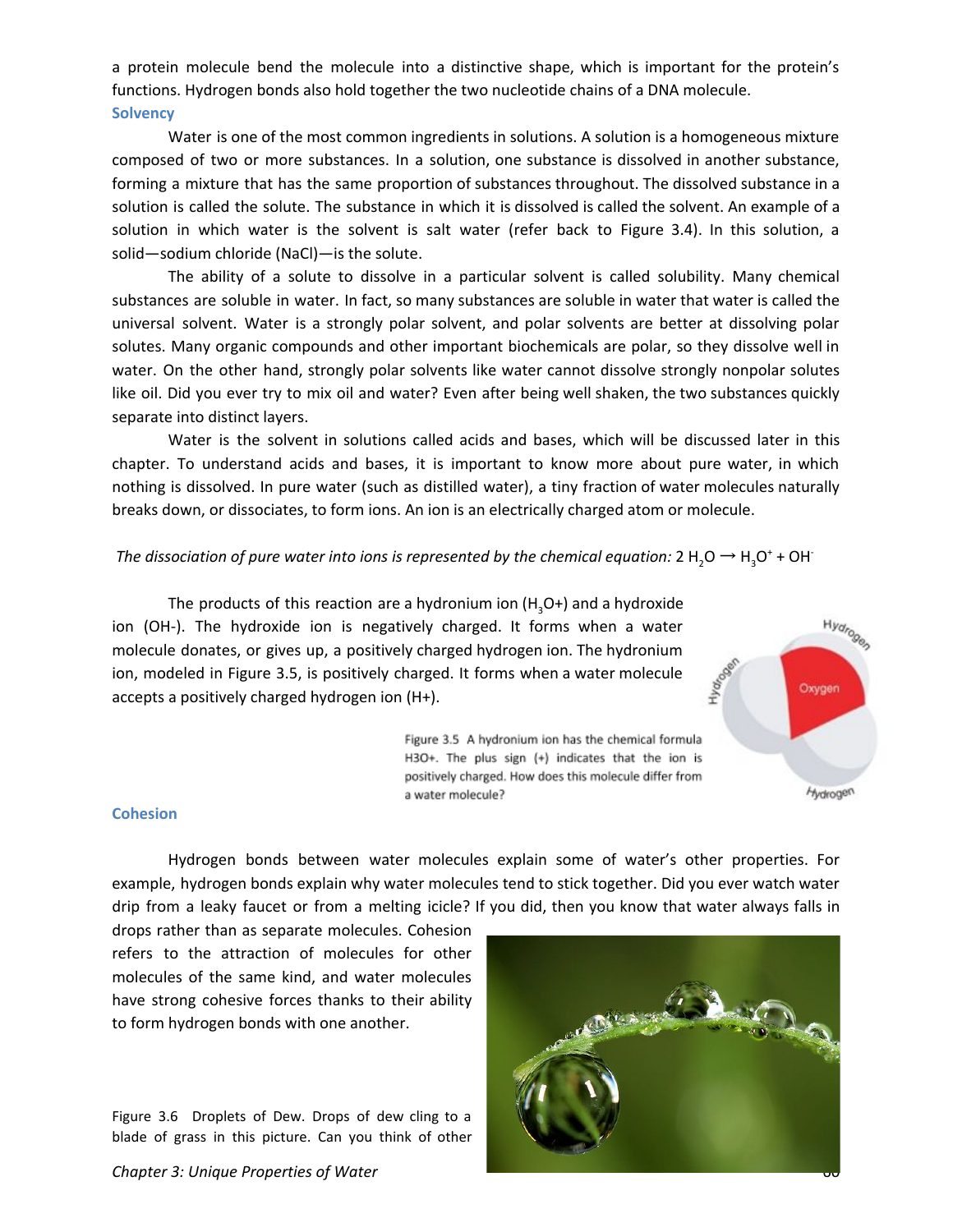#### **Surface Tension**

Cohesive forces are responsible for surface tension, the tendency of a liquid's surface to resist rupture when placed under tension or stress. Water molecules at the surface (at the water-air interface) will form hydrogen bonds with their neighbors, just like water molecules deeper within the liquid. However, because they are exposed to air on one side, they will have fewer neighboring water molecules to bond

with, and will form stronger bonds with the neighbors they do have. This results in a "skin" of water at the surface in which the molecules are held together very tightly. Surface tension is a measurement of the amount of force required to break this skin on the surface of water. Other liquids have a surface tension as well, but the surface tension in water is quite strong due to the hydrogen bonds. You can view the "Jesus Christ" lizard, or Basilisk lizard (Basiliscus basiliscus), found in Central and South American rainforests) and how it uses surface tension to its advantage through the following [link](http://www.youtube.com/watch?v=45yabrnryXk):





Figure 3.7 Surface tension allows water striders to walk or skim over water without sinking into it and

#### **Adhesion**

Another important physical property of water, is adhesion. In terms of water, adhesion is the bonding of a water molecule to another substance, such as water molecules bonding to glass like the drops of water. This is an example of intermolecular forces bonding. This process happens because hydrogen bonds are special in that they break and reform with great frequency. This constant rearranging of hydrogen bonds allows a percentage of all the molecules in a given sample to bond to another substance.

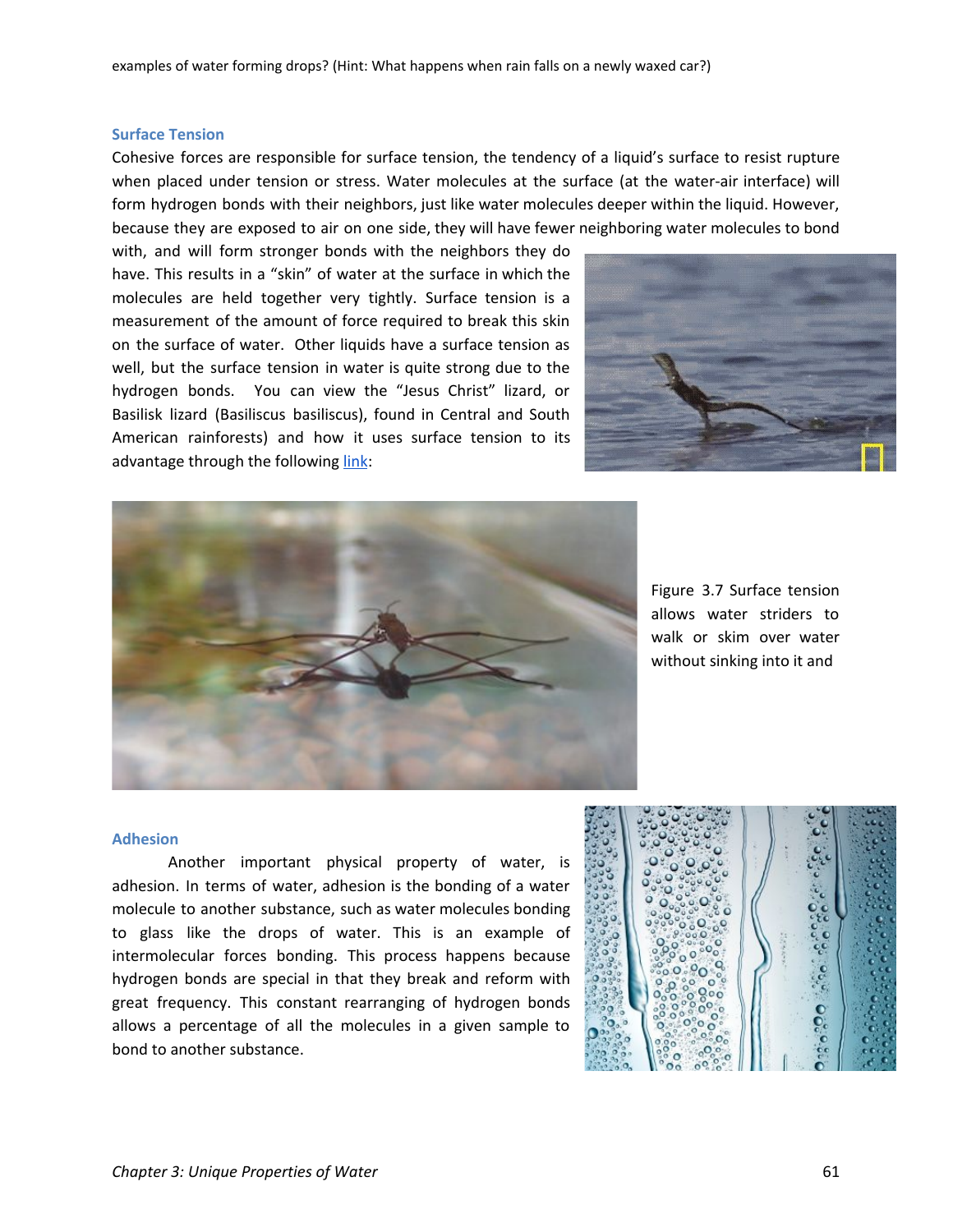#### **Capillary Action**

The grip-like characteristic that results from the water molecules property of adhesion helps to form capillary action. Capillary action is the ability of a liquid to flow against gravity in a narrow space. An example of capillary action is when you place a straw into a glass of water. The water seems to climb up the straw before you even place your mouth on the straw. The water has created hydrogen bonds with the surface of the straw, causing the water to adhere to the sides of the straw. As the hydrogen bonds keep interchanging with the straw's surface, the water molecules interchange positions and some begin to ascend the straw. A graphic description of this is explained .



• Capillary action occurs when water climbs upward through a small space, defying gravity due to the forces of adhesion and surface tension. The image shows one example of capillary action - a narrow straw was placed in a cup of water and the water crept upwards through the straw.

• What causes the movement of water during capillary action? The first factor is adhesion, the attraction between water and another object. In this case, adhesion attracted the water within the straw to the surface of the straw. Molecules of water which came in contact with the straw tended to move upward along the inside of the straw.

• Water's surface tension is so strong that, as water is pulled upward along the straw's walls, the water in between tends to be pulled upward also. The downward pull of gravity prevents the central water from rising quite as high as the water which is adhered to the straw, so the result is a meniscus, as shown in a graduated cylinder below.

Capillary action is important in moving water upwards through small spaces. Plants depend on capillary action to move water upward from the roots to the leaves. In the soil, capillary action also tends to move water upward between the soil particles. Water is moved through small blood vessels in animals through capillary action also.

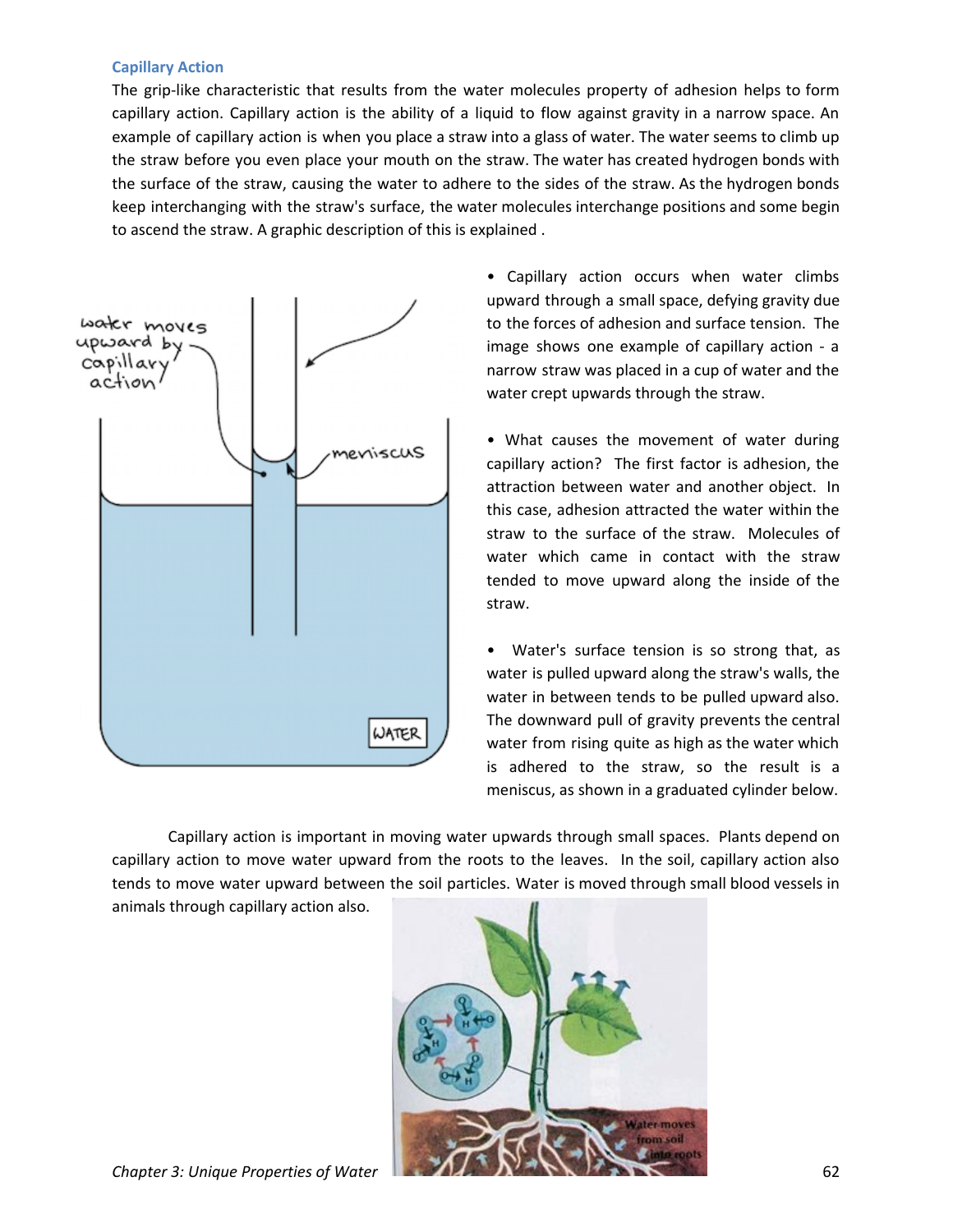#### **TEMPERATURE MODERATION**

In addition to the properties already discussed in this chapter, water also has a high heat capacity. What this means is that water can absorb or release large amounts of energy in the form of heat while only slightly changing its temperature. Energy must be absorbed to break hydrogen bonds, and energy is released as heat when hydrogen bonds form. The energy that water initially absorbs breaks hydrogen bonds between molecules. Only after these hydrogen bonds are broken does the energy begin to increase the motion of the water molecules, which raises the temperature of the water. When the temperature of water drops, hydrogen bonds reform, which releases a large amount of energy in the form of heat. Temperature is a measure of the average kinetic energy (energy of motion) of particles in a sample of matter. This physical property can determine the rate and extent to which chemical reactions can occur within living systems. It is commonly measured in degrees Celsius (°C) or Fahrenheit (°F).

Furthermore, water has a high specific heat, meaning it takes a lot of energy to raise or lower the temperature of water. Specific heat is a measure of how much energy it takes to raise the temperature of a substance. Specific heat (measured in cal/ $(g^{\circ}C)$ ) is a property that is unique to a given type of matter. That's why it's called specific. Every substance has its own specific heat capacity, with the specific heat capacity of water being 1 cal/( $g^{\circ}$ C). The specific heat capacity of water is much higher than that of other common substances. For the sake of comparison, the specific heat capacity of oil is about 0.5 cal/( $g^{\circ}C$ ) and the specific heat capacity of aluminum is about 0.2 cal/( $g^{\circ}C$ ). This means it takes more heat to raise the temperature of water than it would take to raise the temperature of oil or aluminum.

As a result, water plays a very important role in temperature regulation. Since cells are made up of water, this property helps to maintain homeostasis. For example, since it takes such a large amount of energy to change the state of water, sweating is a very effective method of cooling the body. In order to evaporate, the sweat requires the input of a great deal of heat energy, some of which comes from our bodies. So, as our sweat evaporates, we begin to feel cooler.

#### **Freezing Point of Water**

The freezing point, the temperature at which a liquid changes state to a solid, of water is 0°C (32°F). Below this temperature, water is a solid (ice). Unlike most chemical substances, water in a solid state has a lower density than water in a liquid state. This is because water expands when it freezes. Again, hydrogen bonding is the reason. Hydrogen bonds cause water molecules to line up less efficiently in ice than in liquid water. As a result, water molecules are spaced farther apart in ice, giving ice a lower density than liquid water. A substance with lower density floats on a substance with higher density. This explains why ice floats on liquid water, whereas many other solids sink to the bottom of liquid water.

In a large body of water, such as a lake or the ocean, the water with the greatest density always sinks to the bottom. Water is most dense at about 4°C (39.2°F). As a result, the water at the bottom of a lake or the ocean usually has temperature of about 4°C. In climates with cold winters, this layer of 4°C water insulates the bottom of a lake from freezing temperatures. Lake organisms such as fish can survive the winter by staying in this cold, but unfrozen, water at the bottom of the lake. **Boiling Point of Water**

Boiling point is the temperature at which a liquid changes state into a gas. Hydrogen bonds, which tend to hold water molecules together cause water to have a relatively high boiling point of 100°C (212°F). This high boiling point means that liquid water turns into water vapor at a higher temperature than would be expected due to the size and mass of the molecule. Substances similar to water have a much lower boiling point because they lack hydrogen bonds. Most water on Earth is in a liquid state rather than a gaseous state because of its high boiling point. Water in its liquid state is needed by all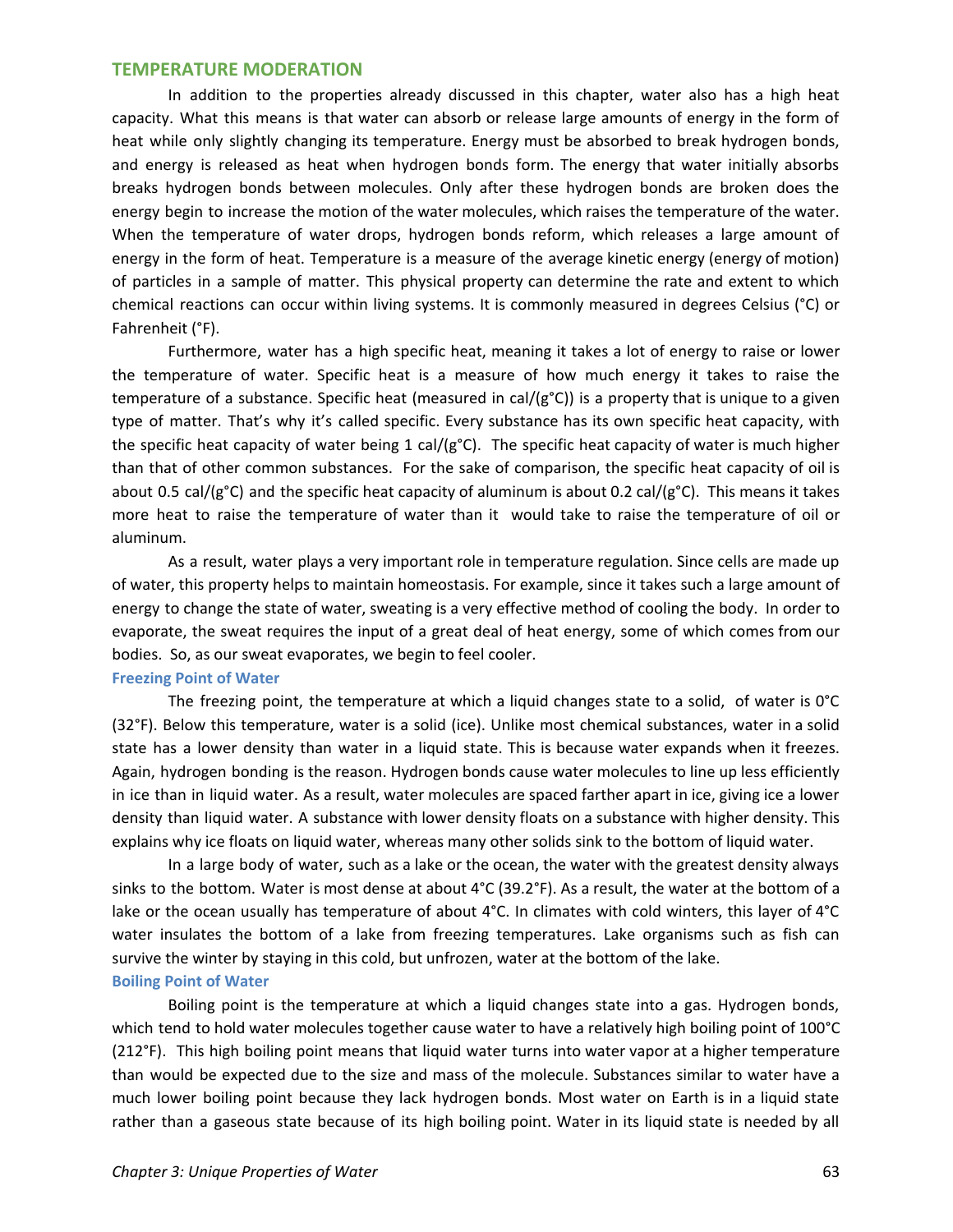living things. Therefore, the availability of liquid water enables life to survive over much of the planet.

#### **WATER AND LIFE**

Water is essential to important chemical reactions in organisms. As a result, virtually all life processes depend on water. Life as we know it could not exist without water. All life on Earth began in water and evolved there for 3 billion years before spreading onto land. All present-day living organisms, terrestrial and aquatic, remain tied to water.. For example, human beings can survive without food for a few weeks, but only a week without water. Molecules of water are involved in many chemical reactions necessary to sustain life. Most cells are surrounded by water, and three fourths of the Earth is submerged in water.

Humans are composed of about 60-70 percent water (minus body fat). Water is crucial for normal functioning of the body. Water's ability to dissolve most biologically significant compounds —from inorganic salts to large organic molecules— makes it a vital solvent inside organisms and cells.

Water is an essential part of most metabolic processes within organisms. Metabolism is the sum of all body reactions, including those that build up molecules and /or store energy (anabolic reactions) and those that break down molecules releasing energy (catabolic reactions). In anabolic reactions, water is generally removed from small molecules in order to make larger molecules. In catabolic reactions, water is used to break bonds in larger molecules in order to make smaller molecules.

Water is central to two related, fundamental metabolic reactions in organisms: photosynthesis and cellular respiration. All organisms depend directly or indirectly on these two reactions. In photosynthesis, cells metabolically use the energy in sunlight to change water and carbon dioxide into glucose ( $C_6H_{12}O_6$ ) and oxygen (O<sub>2</sub>).

*Anabolic reaction, represented by the chemical equation:* 6 CO<sub>2</sub> + 6 H<sub>2</sub>O + energy  $\rightarrow$  C<sub>6</sub>H<sub>12</sub>O<sub>6</sub> + 6 O<sub>2</sub>.

In cellular respiration, cells transfer chemical energy from glucose (by breaking it down) to ATP (a usable energy-rich molecule) in the presence of oxygen and release energy, water, and carbon dioxide.

*Catabolic reaction, represented by the chemical equation:*  $C_6H_{12}O_6 + 6O_2 \rightarrow 6 CO_2 + 6 H_2O$  + energy

#### **WATER ACTS AS A BUFFER**

What is a buffer? Let's start with some background info first. To understand buffers, you need to understand acids and bases. Acids are substances that release hydrogen ions (H+) into solution. For example HCl, or hydrochloric acid, is a compound formed by ionic bonds. When you drop it in water, the H+ and Cl- come apart, because as we said before, water is polar and will attack charged ions. As a result, H+ ions are released into solution, which dramatically increases the concentration of H+. An increase in the concentration of H+ causes an increase in acidity.

Bases, on the other hand, are substances that will bind to the free hydrogen ions (H+) that might be floating around in solution. NaOH is an example of a base. Bases are also known as alkaline. When you drop NaOH in water, the Na+ ions become separated from the hydroxide ions (OH-). Even though the oxygen and hydrogen of OH- are bound together covalently, they still count as an ion because, as a unit, they possess an extra electron, and therefore, have a net negative charge. When a stray OH- ion encounters a free H+ ion, the ions bind. This results in the concentration of free H+ ions in solution to decrease, which increases the basicity. Bases have more OH- ions than acids.

To summarize, acids release H+ ions into solution, and bases absorb them. Acids and bases are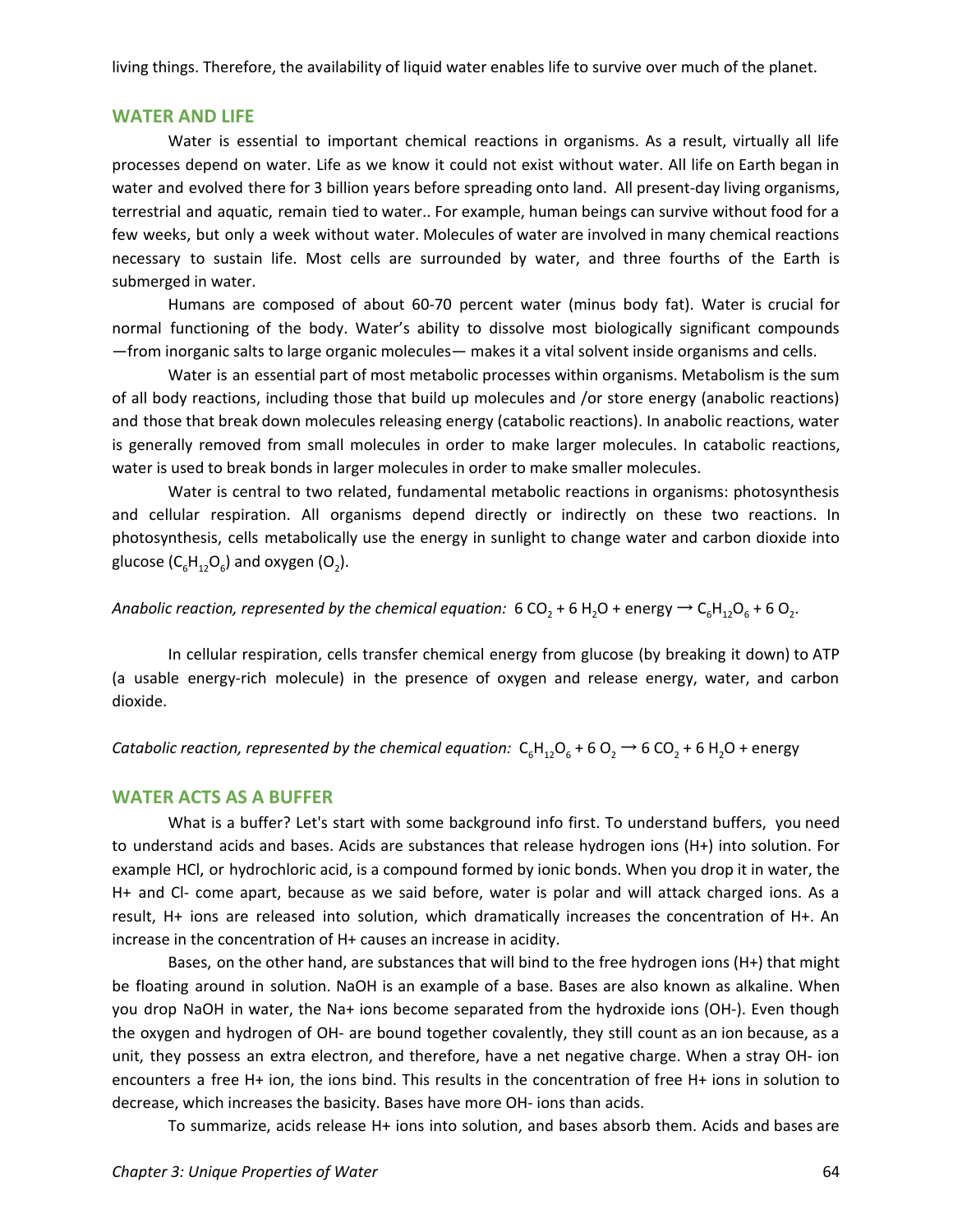also related to pH. The pH scale goes from 1 to 14 and is the way we measure how acidic a solution is, or how many hydrogen ions are in solution. Pure water has a pH of 7, which is neutral, which indicates that it has exactly the same number of H+ (hydrogen) ions as OH- (hydroxide) ions floating in solution.

Two things to remember:

- 1. If there are relatively more H+ ions, the pH decreases, increasing the acidity. More H+, more acidic, lower pH.
- 2. If there are relatively less H+ ions, the pH increases, increasing the basicity. Less H+, more basic, higher pH.

A pH scale is shown in Figure 3.8. Remember that the pH scale runs from 0 to 14, and each point represents a tenfold difference because the pH scale is a negative logarithmic scale. Because the scale is negative, as the ion concentration increases, the pH value decreases. In other words, the more acidic the solution is, the lower the pH value. A solution with a pH of 5 is 100 times more acidic than something with a pH of 7. And a solution with a pH of 3 is 10,000 times more acidic than something with a pH of 7.



# The pH scale

Figure 3.8 pH Scale. The pH scale ranges from 0 to 14, with 7 being the point of neutrality. What is the pH of lemon juice? Of milk?

A buffer is a substance that helps to moderate any changes in pH that result from the addition of acids or bases. This is important because, as you'll learn later, most of the chemical processes that occur in living organisms are highly sensitive to pH, and drastic changes in pH can cause serious trouble. Water can act like a buffer if there is a sudden change in pH. At any given moment, there are a few H<sub>2</sub>O molecules that break apart and form H+ and OH-. There are a few hydrogen ions here and there who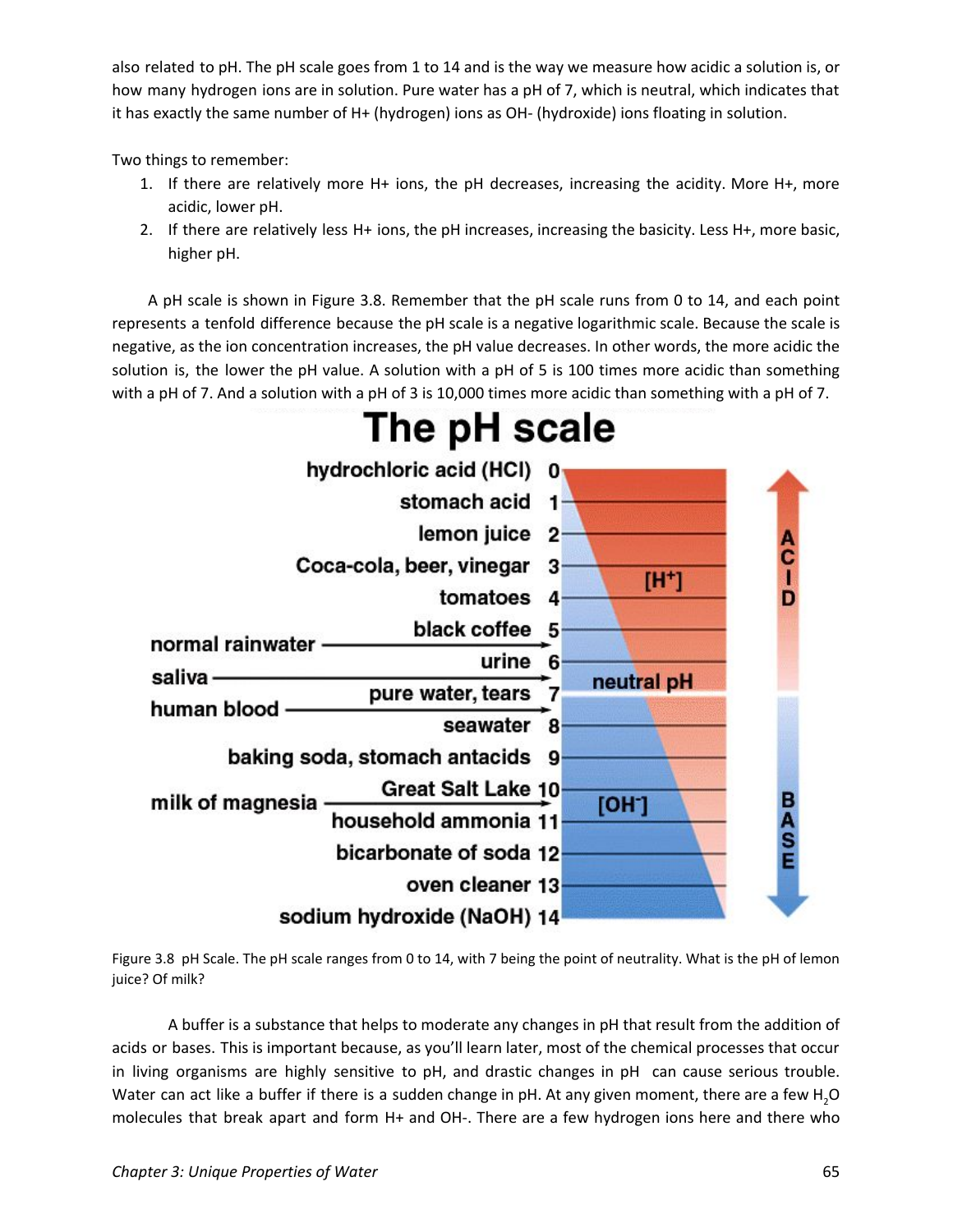effectively get tired of "sharing" an electron with oxygen atoms. These few dissociated water molecules are what give water its buffering ability. If we add an acid to solution, some of the free OH- ions will bind to the newly added H+ ions, which will moderate the decrease in pH. Similarly, if we add a base to the solution, some of the added base will bind to the free H+ ions in solution, which will moderate the increase in pH. Although water can be a buffer, it isn't a fantastic one as most of the  $H<sub>2</sub>O$  molecules remain stuck together. It has a little bit of buffering capability and is helpful with small changes in pH, but it is by no means the best and certainly can't compensate for super drastic changes in pH.

#### **Acids and Bases**

Water is the main ingredient of many solutions. A solution is a mixture of two or more substances that has the same composition throughout. Some solutions are acids and some are bases. Recall, in pure water (such as distilled water), a tiny fraction of water molecules naturally breaks down to form ions. The products of this reaction are a hydronium ion  $(H_3O+)$  and a hydroxide ion (OH-). The hydroxide ion, which has a negative charge, forms when a water molecule gives up a positively charged hydrogen ion (H+). The hydronium ion, which has positive charge, forms when another water molecule accepts the hydrogen ion.

#### **Acidity and pH**

Acidity refers to the hydronium ion concentration of a solution. It is measured by pH. In pure water, the hydronium ion concentration is very low. Only about one in ten million water molecules naturally dissociates to form a hydronium ion in pure water. This gives water a pH of 7. The hydronium ions in pure water are also balanced by hydroxide ions, so pure water is neutral (neither an acid nor a base). Because pure water is neutral, any other solution with the same hydronium ion concentration and pH is also considered to be neutral.

#### **Acids**

If a solution has a higher concentration of hydronium ions and lower pH than pure water, it is called an acid and has a pH lower than 7. As the hydronium ion concentration increases, the pH value decreases. Therefore, the more acidic a solution is, the lower its pH value is. Did you ever taste vinegar? Like other acids, it tastes sour and may sting or burn the skin. Stronger acids can be harmful to organisms. For example, stomach acid would eat through the stomach if it were not lined with a layer of mucus. Strong acids can also damage materials, even hard materials such as glass. Testing solutions with litmus paper is an easy way to identify acids.

#### **Bases**

If a solution has a lower concentration of hydronium ions and higher pH than pure water, it is called a base and has a pH higher than 7. Bases, such as baking soda, have a bitter taste and feel slimy to the touch. Like strong acids, strong bases can harm organisms and damage materials. For example, lye can burn the skin, and bleach can remove the color from clothing. Bases, like acids, can be identified with litmus paper. Bases turn red litmus paper blue.

#### **Neutralization**

What do you think would happen if you mixed an acid and a base? If you think the acid and base would "cancel each other out," you are right. When an acid and base react, they form a neutral solution of water and a salt (a molecule composed of a positive and negative ion). This type of reaction is called a neutralization reaction. For example, when the base sodium hydroxide (NaOH) and hydrochloric acid (HCl) react, they form a neutral solution of water and the salt sodium chloride (NaCl).

*The neutralization reaction is represented by the chemical equation:* NaOH + HCl → NaCl + H2O.

In this reaction, hydroxide ions (OH-) from the base combine with hydrogen ions (H+) from the acid to